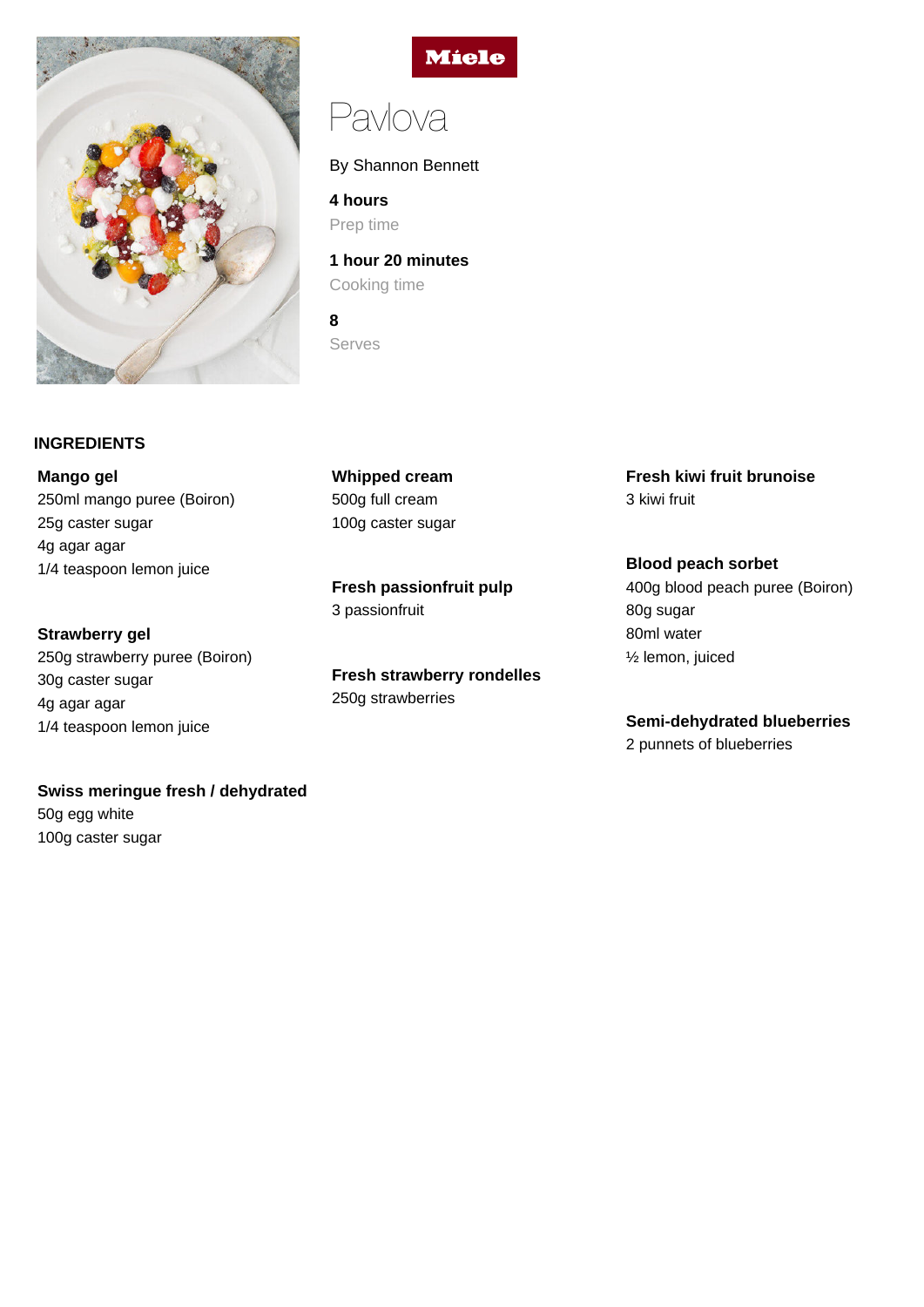# **METHOD**

# **Mango gel**

- 1. In a heavy-based saucepan, on high heat, Induction setting 8-9, combine fruit puree, sugar and agar agar.
- 2. Whilst constantly whisking, bring the mixture to the boil. Reduce the heat to low, Induction setting 3, and cook for 4 minutes until very smooth.
- 3. Remove from heat and pour mixture onto a baking tray, allow the mix to set at room temperature for a minimum of 4 hours.
- 4. Once the gel has completely set, place into a food processor with the lemon juice and blitz until the mix becomes completely smooth. If the mixture is too thick to become completely smooth, adjust the consistency with a little water.
- 5. Place mix into piping bags and store in the fridge until needed.

# **Strawberry gel**

1. Follow same method as 'mango gel'.

# **Swiss meringue fresh / dehydrated**

- 1. Place all ingredients in the mixing bowl of an electric mixer, set the bowl over a saucepan of simmering water on medium heat, Induction setting 5-6. Making sure the water does not touch the base of the bowl, stir gently with a whisk until the temperature reaches 60?C with a digital food thermometer. The sugar will now be dissolved. Whisk again on high speed for for 5 minutes until very white and glossy. Peaks will hold firm.
- 2. Place ? of the mixture in a piping bag and set aside. Split the remaining ? of the meringue evenly onto two baking trays lined with parchment paper. Spread the mixture with a palette knife to be an even flat meringue about 1.5cm thick. Place in a pre-heated warming drawer (85?C) and cook for 1 hour or until firm to touch and cooked through. Remove from the drawer, cool and crush into a crumble, reserve in an airtight container.

#### **Whipped cream**

1. Place cream and sugar in a mixer with a whisk attachment, whisk on medium speed until medium peaks form, reserve mix in piping bags, store in the refrigerator.

#### **Fresh passionfruit pulp**

1. Cut the passionfruit in half and scrape the pulp from the inside of the passionfruit into an airtight container, reserve in the fridge.

#### **Fresh strawberry rondelles**

1. Wash the strawberries, remove the stalk and cut each strawberry into 5-8 rounds (2mm thick) depending on the size of the strawberry.

#### **Fresh kiwi fruit brunoise**

- 1. Top and tail the kiwi fruits, then remove the remaining skin from the sides of the kiwi fruit, being careful to follow the contour of the fruit so as to minimize wastage.
- 2. Dice into 5mm cubes.
- 3. Reserve in the fridge until needed.